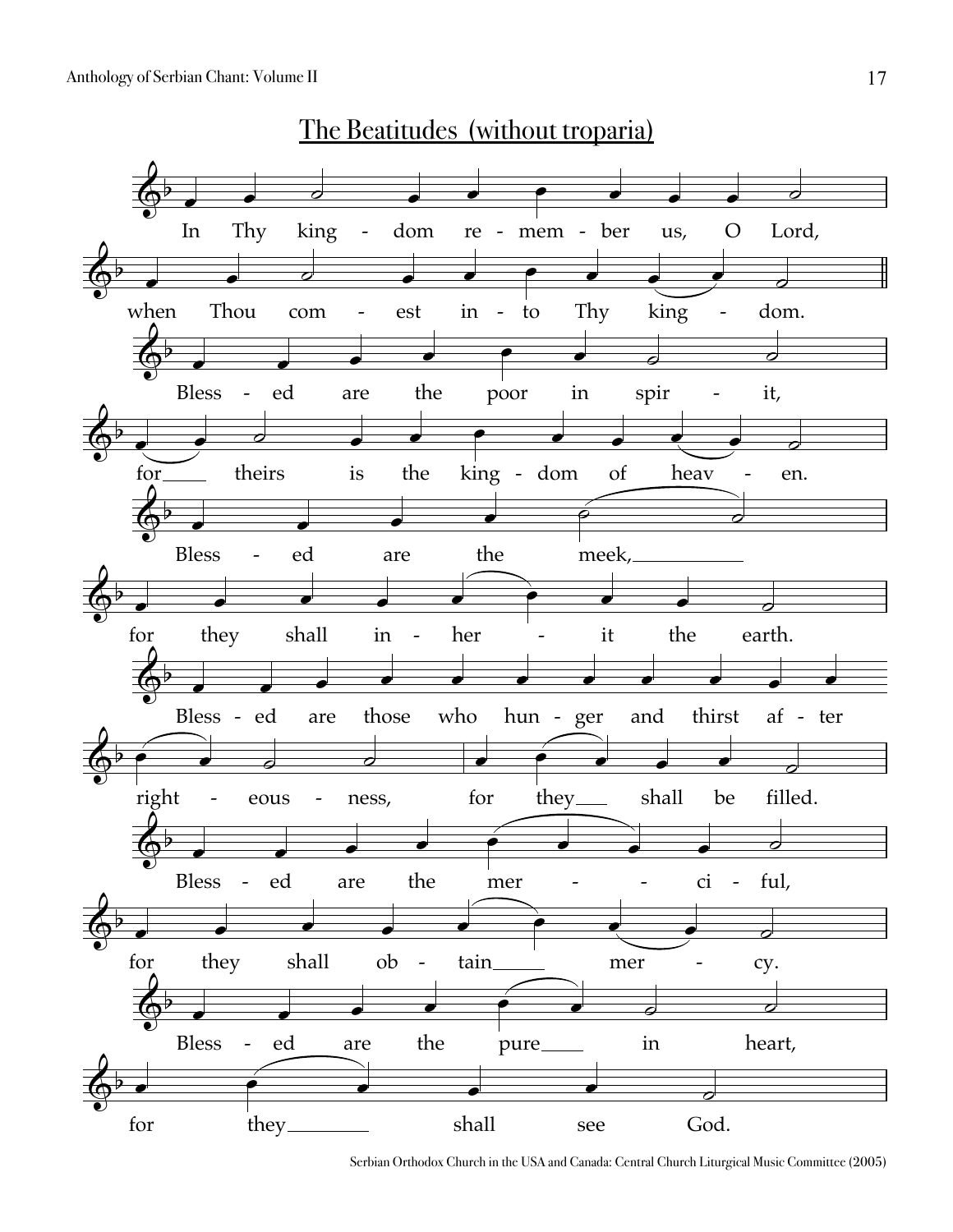

Serbian Orthodox Church in the USA and Canada: Central Church Liturgical Music Committee (2005)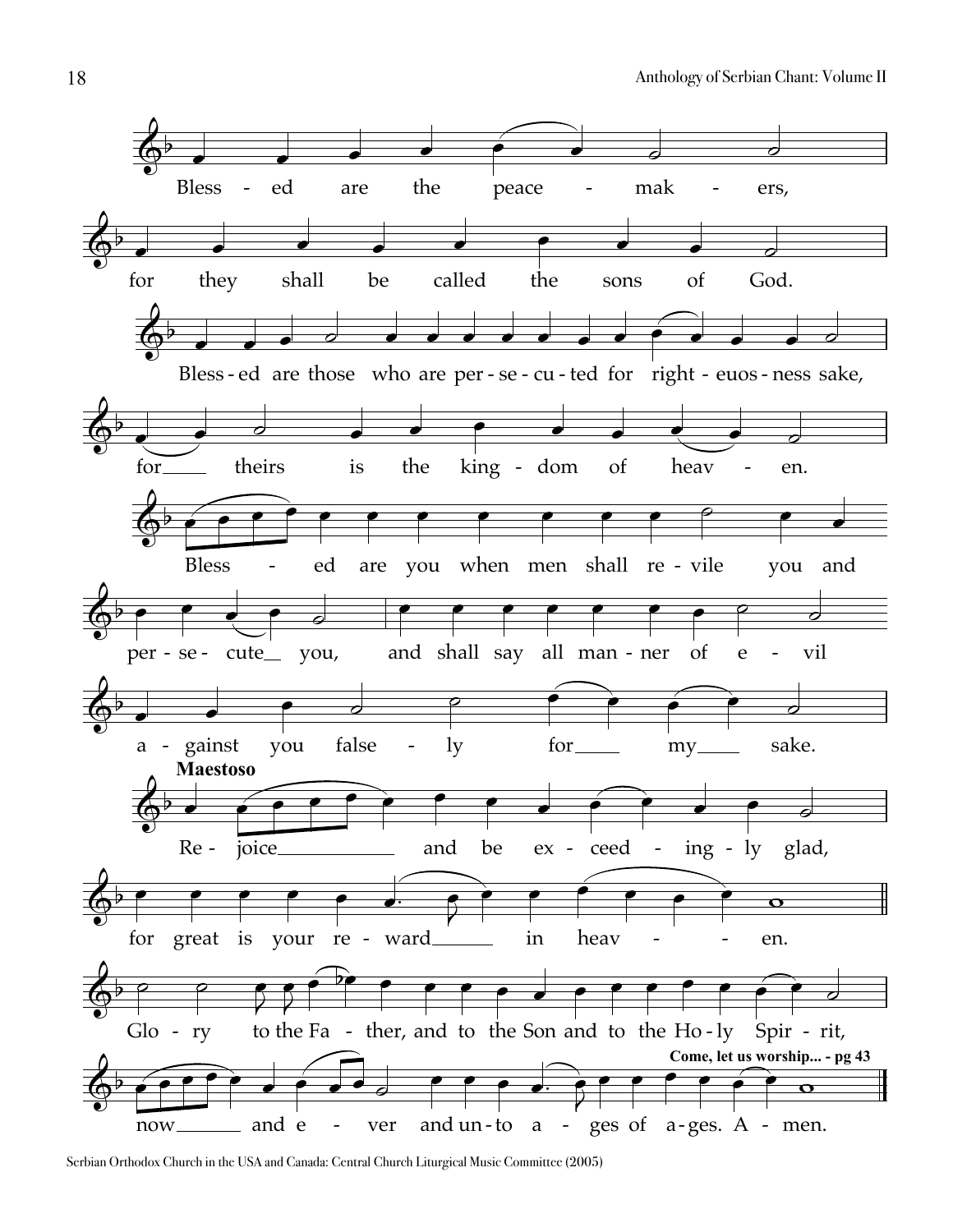## The Beatitudes (with troparia)

| Tone 1 - pg. 19 | Tone 5 - pg. 31 |
|-----------------|-----------------|
| Tone 2 - pg. 22 | Tone 6 - pg. 34 |
| Tone 3 - pg. 24 | Tone 7 - pg. 37 |
| Tone 4 - pg. 27 | Tone 8 - pg. 40 |

## The Beatitudes (with troparia) - Tone 1



Serbian Orthodox Church in the USA and Canada: Central Church Liturgical Music Committee (2005)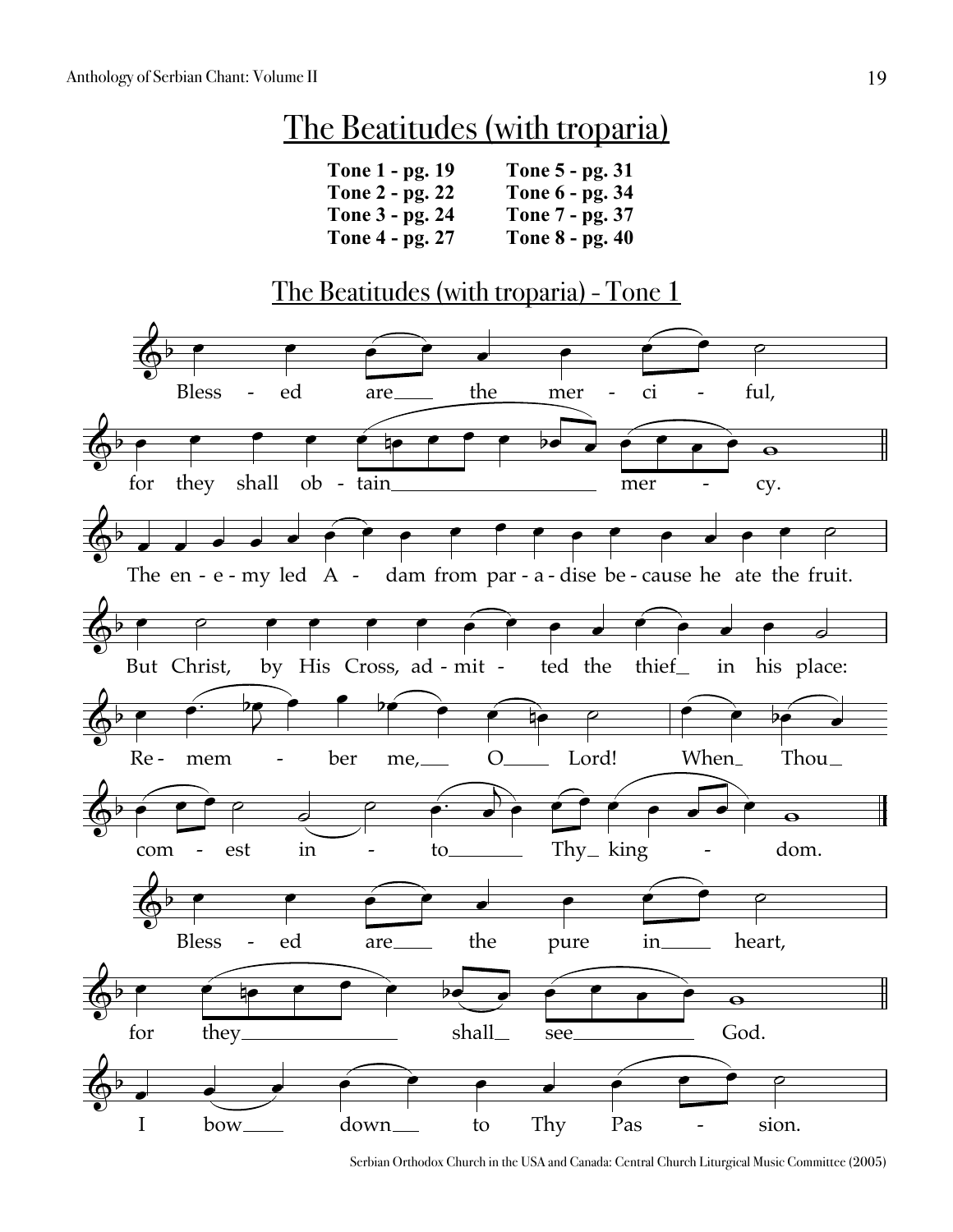

Serbian Orthodox Church in the USA and Canada: Central Church Liturgical Music Committee (2005)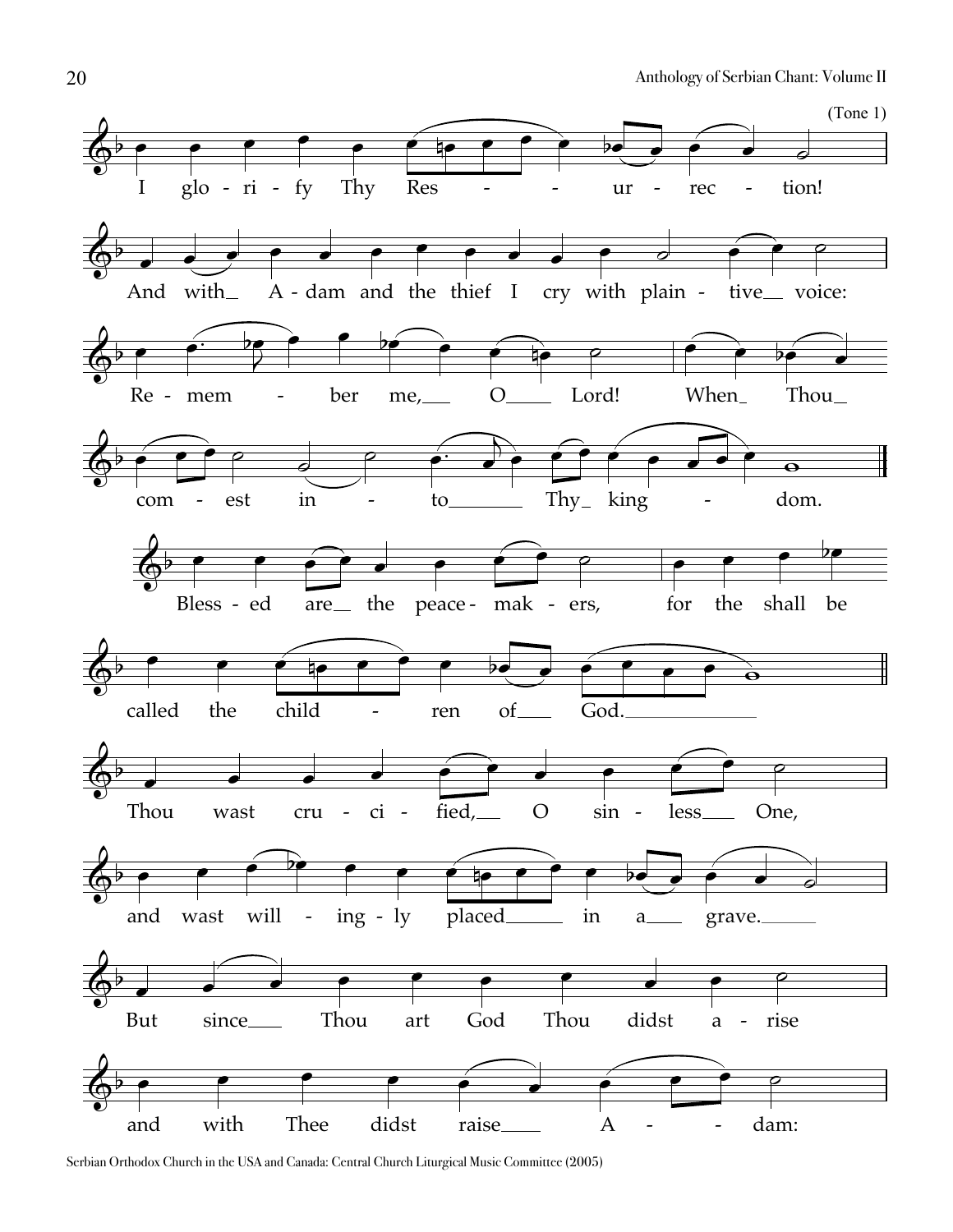

Serbian Orthodox Church in the USA and Canada: Central Church Liturgical Music Committee (2005)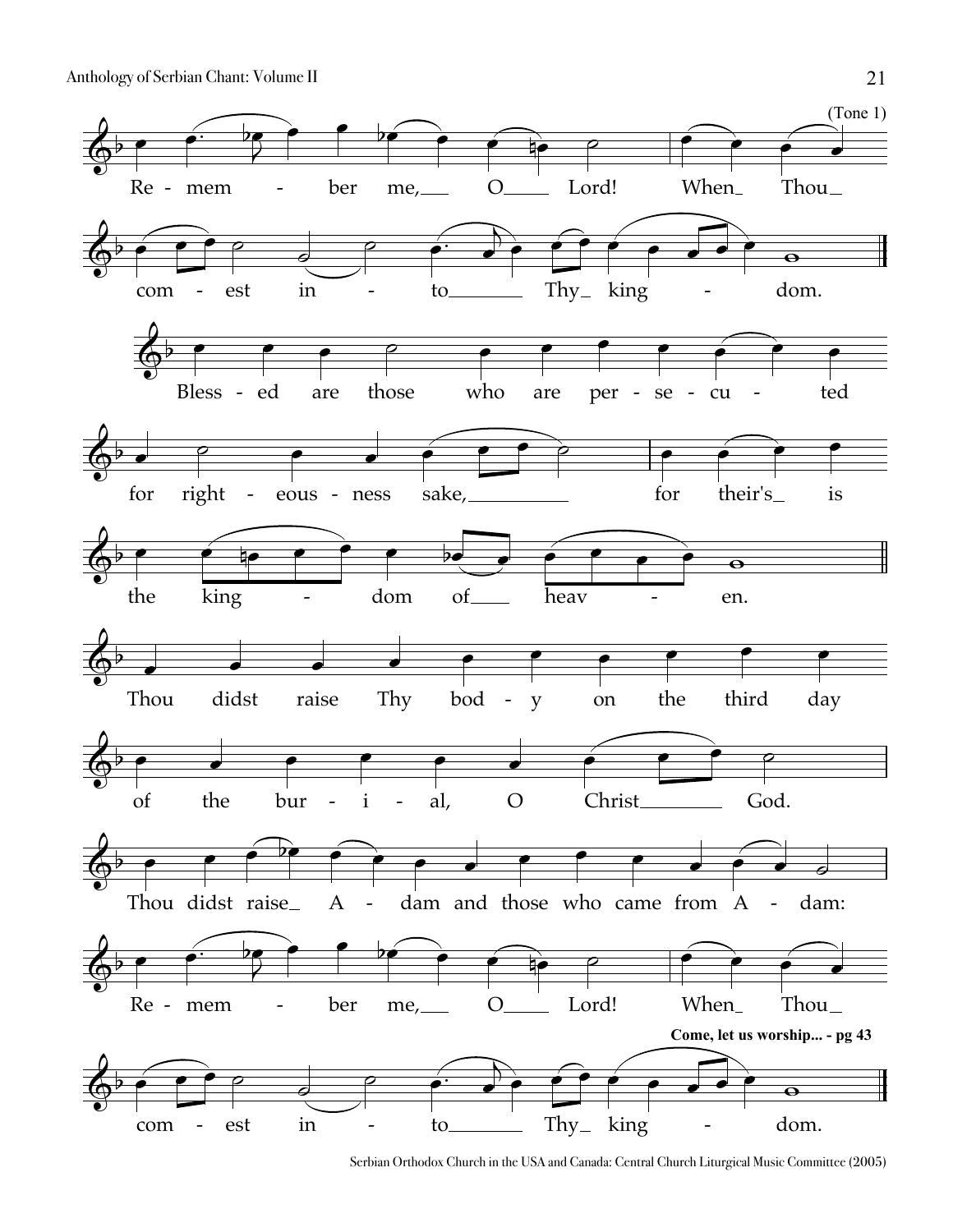

Serbian Orthodox Church in the USA and Canada: Central Church Liturgical Music Committee (2005)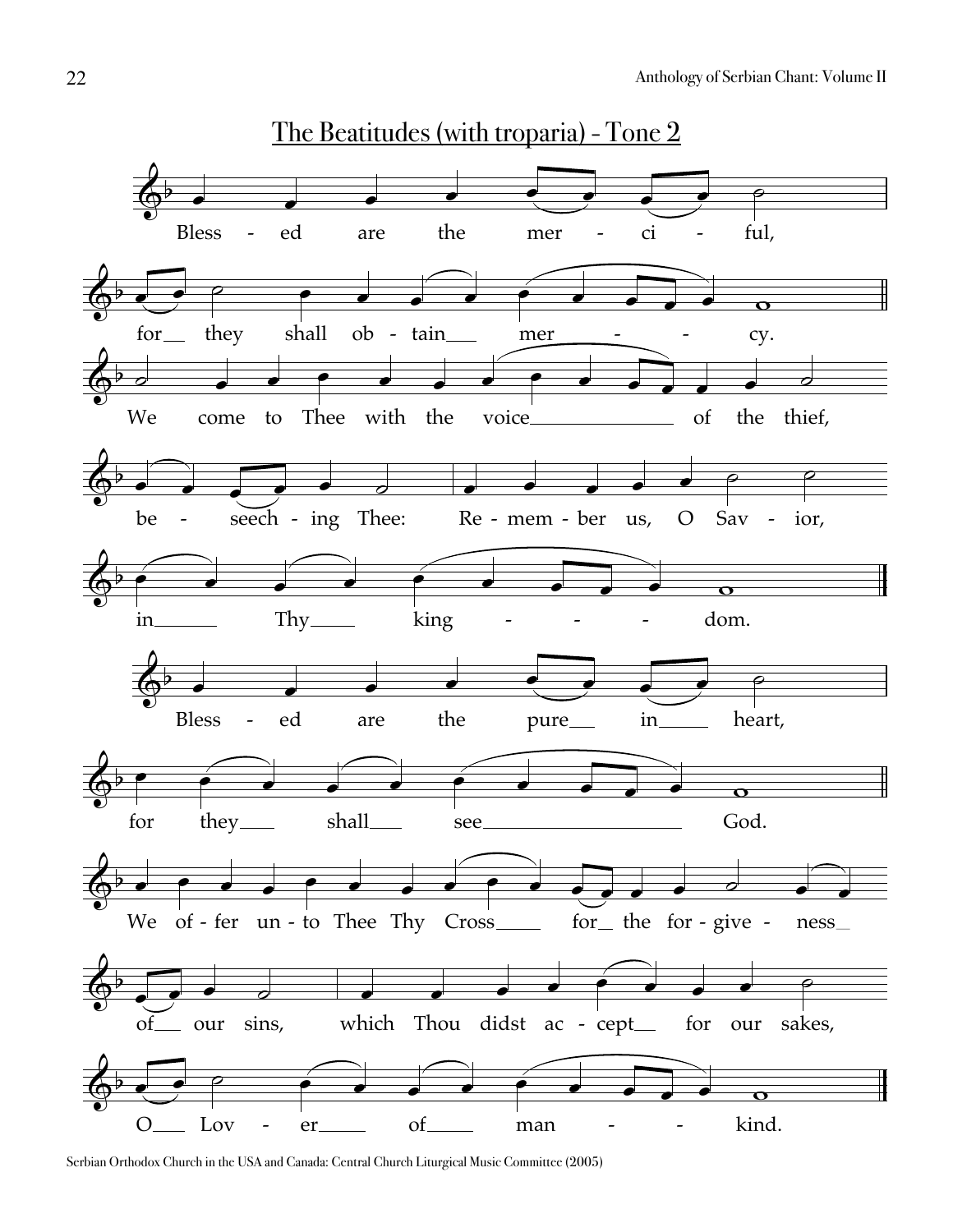

Serbian Orthodox Church in the USA and Canada: Central Church Liturgical Music Committee (2005)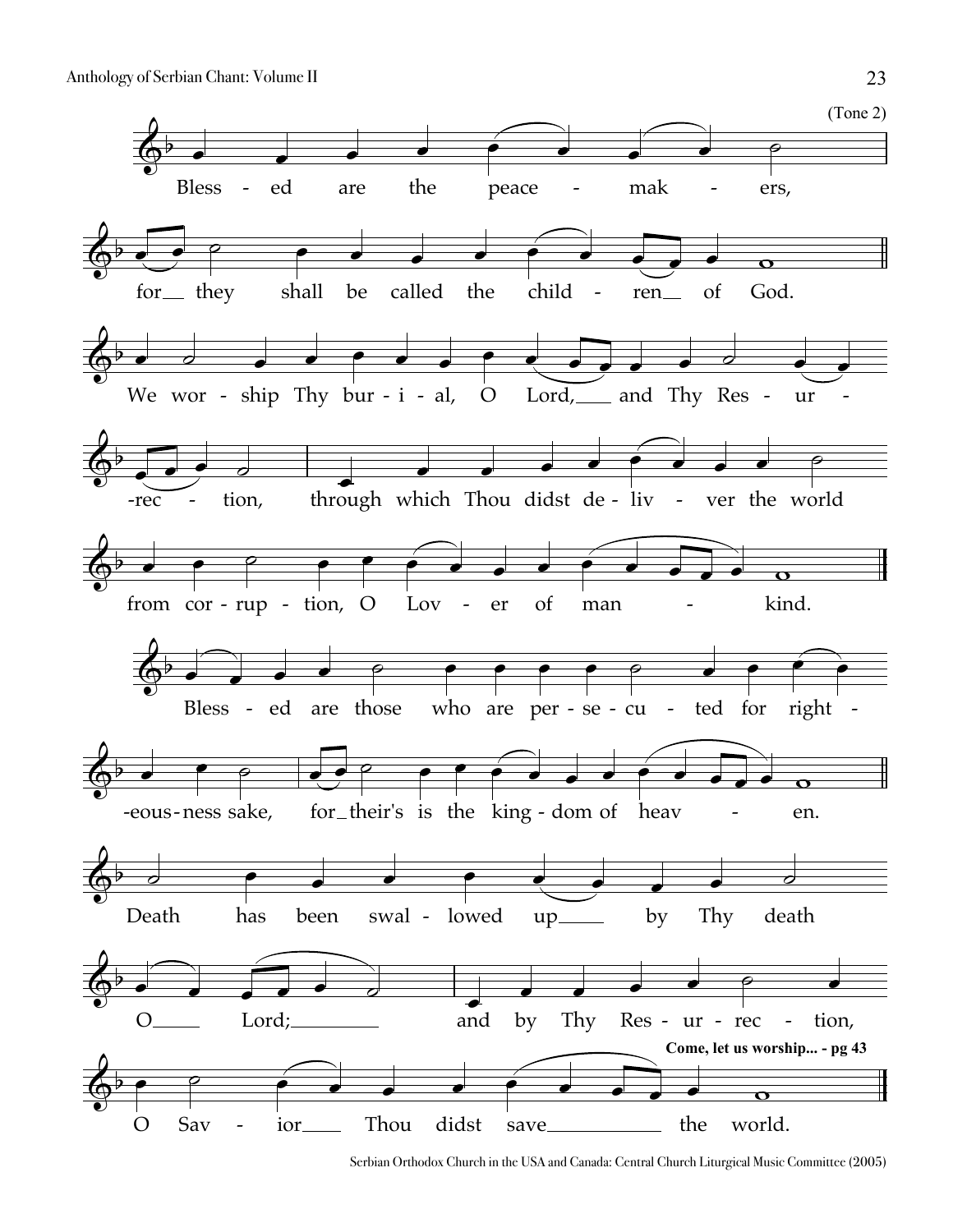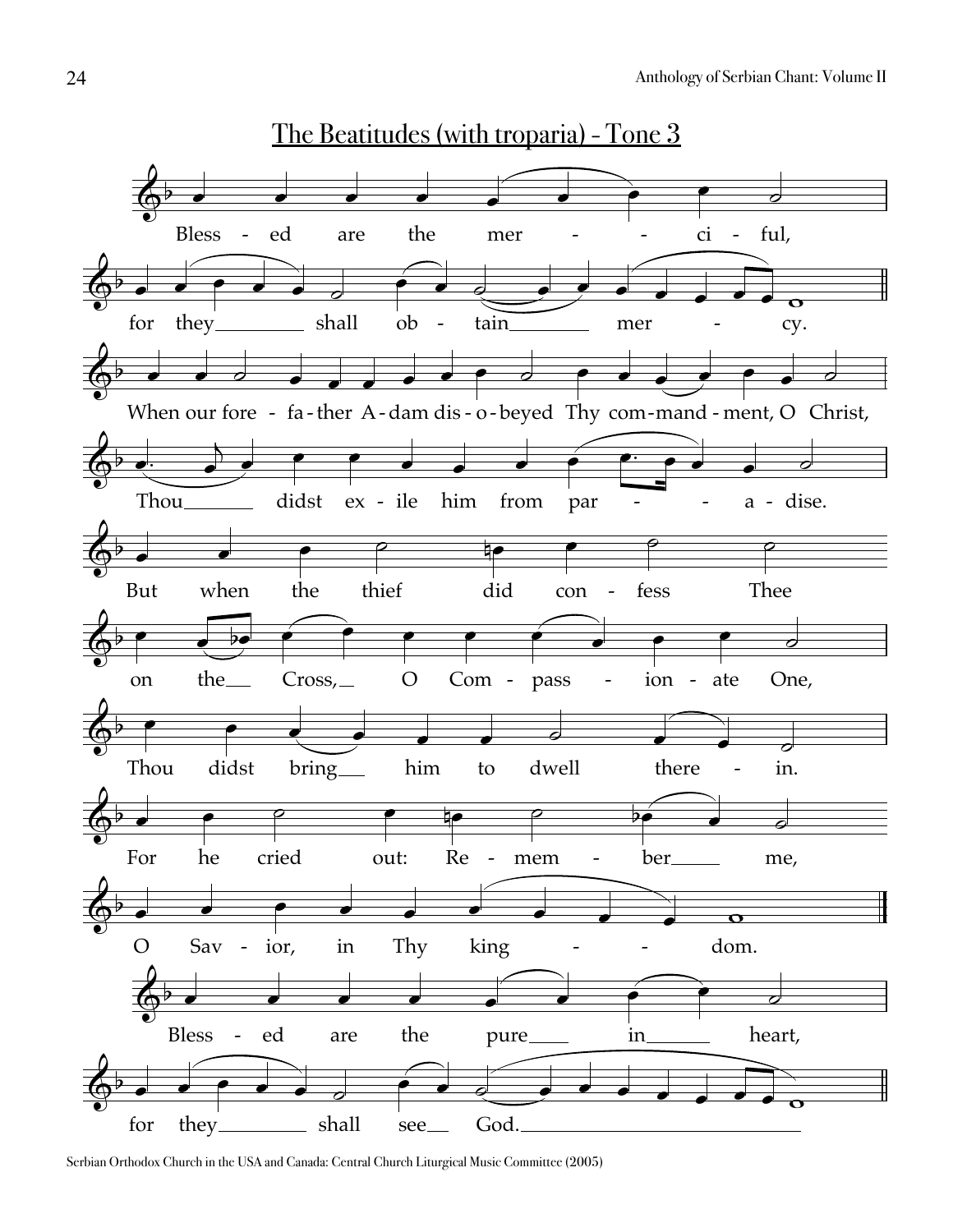

Serbian Orthodox Church in the USA and Canada: Central Church Liturgical Music Committee (2005)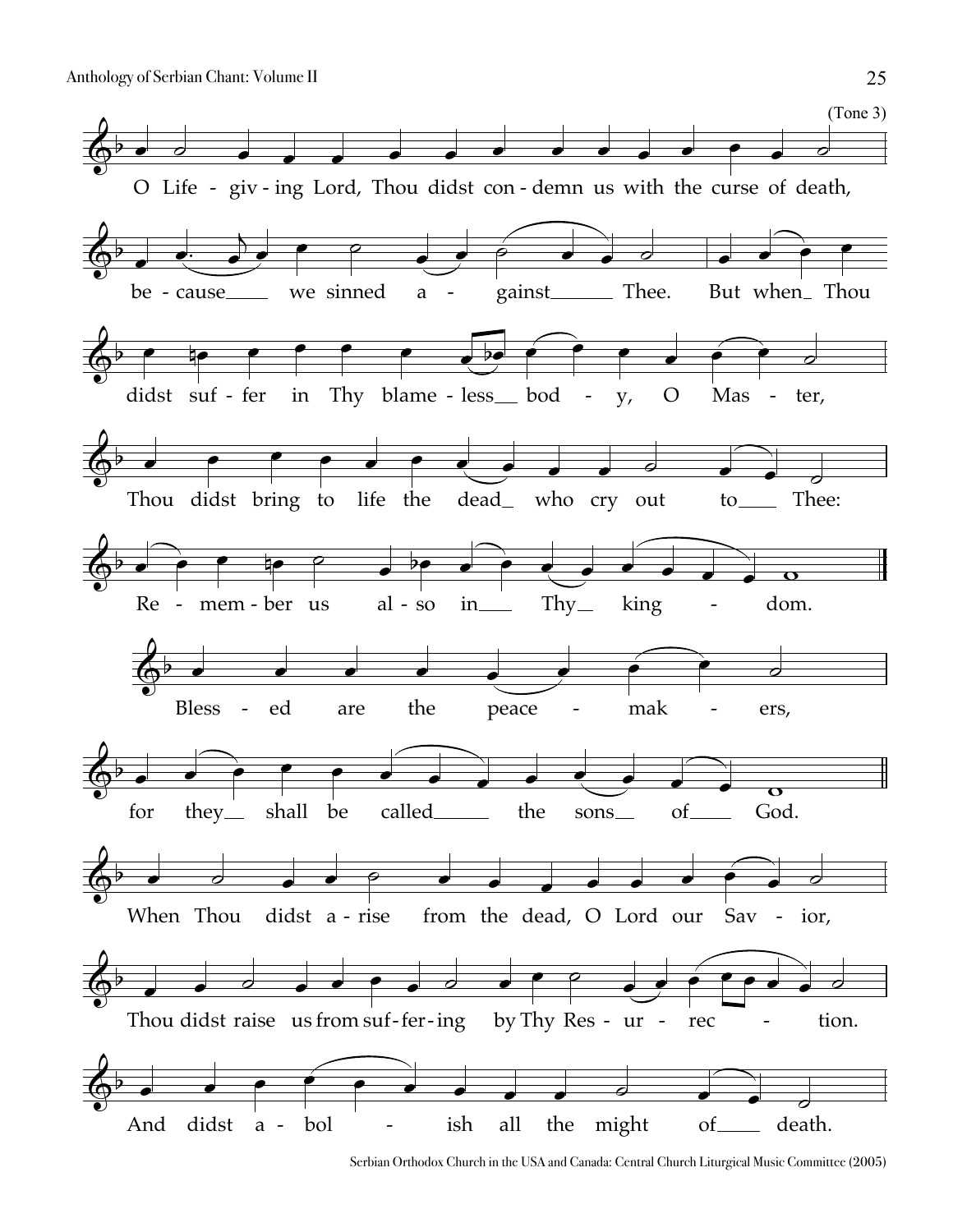

Serbian Orthodox Church in the USA and Canada: Central Church Liturgical Music Committee (2005)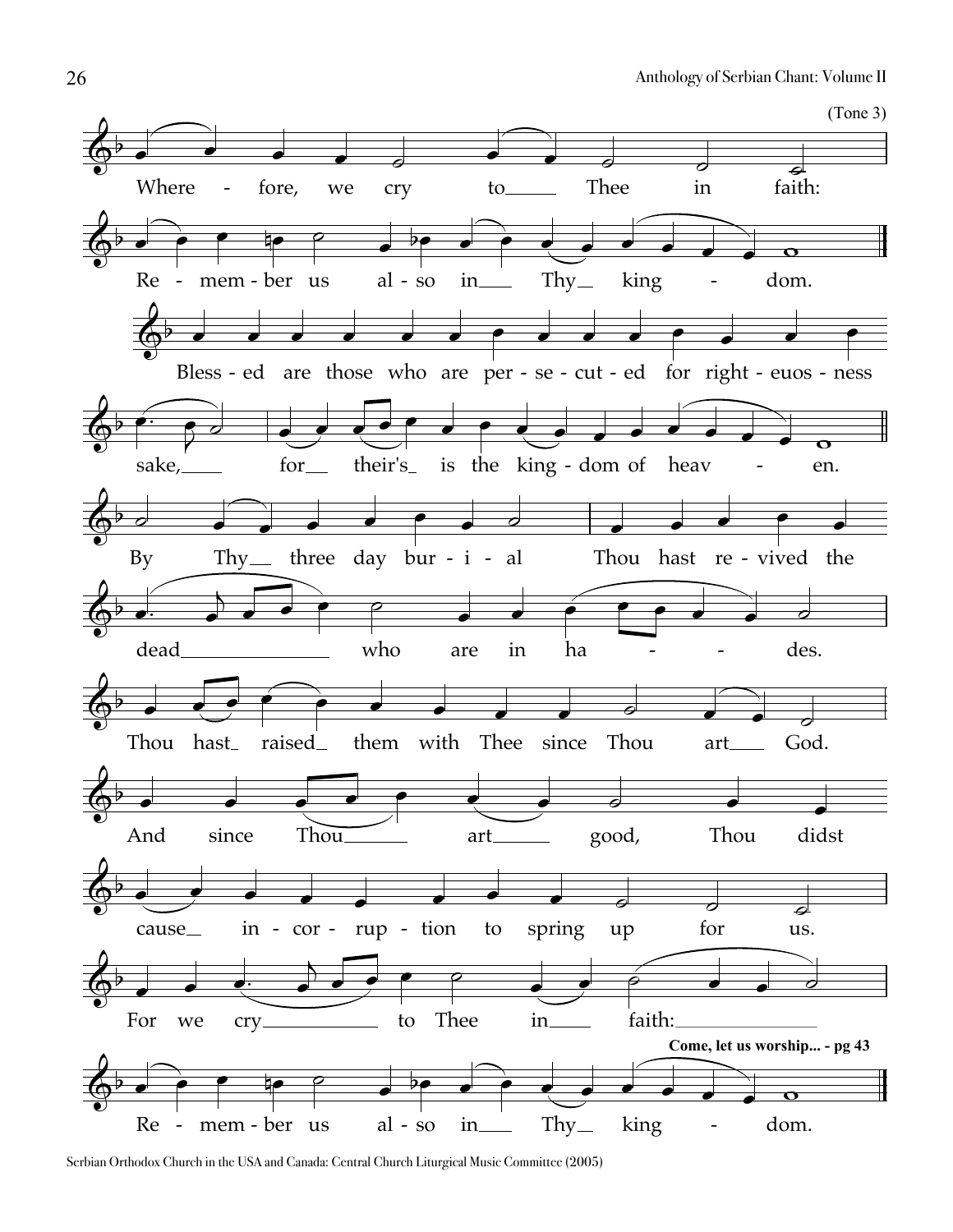

Serbian Orthodox Church in the USA and Canada: Central Church Liturgical Music Committee (2005)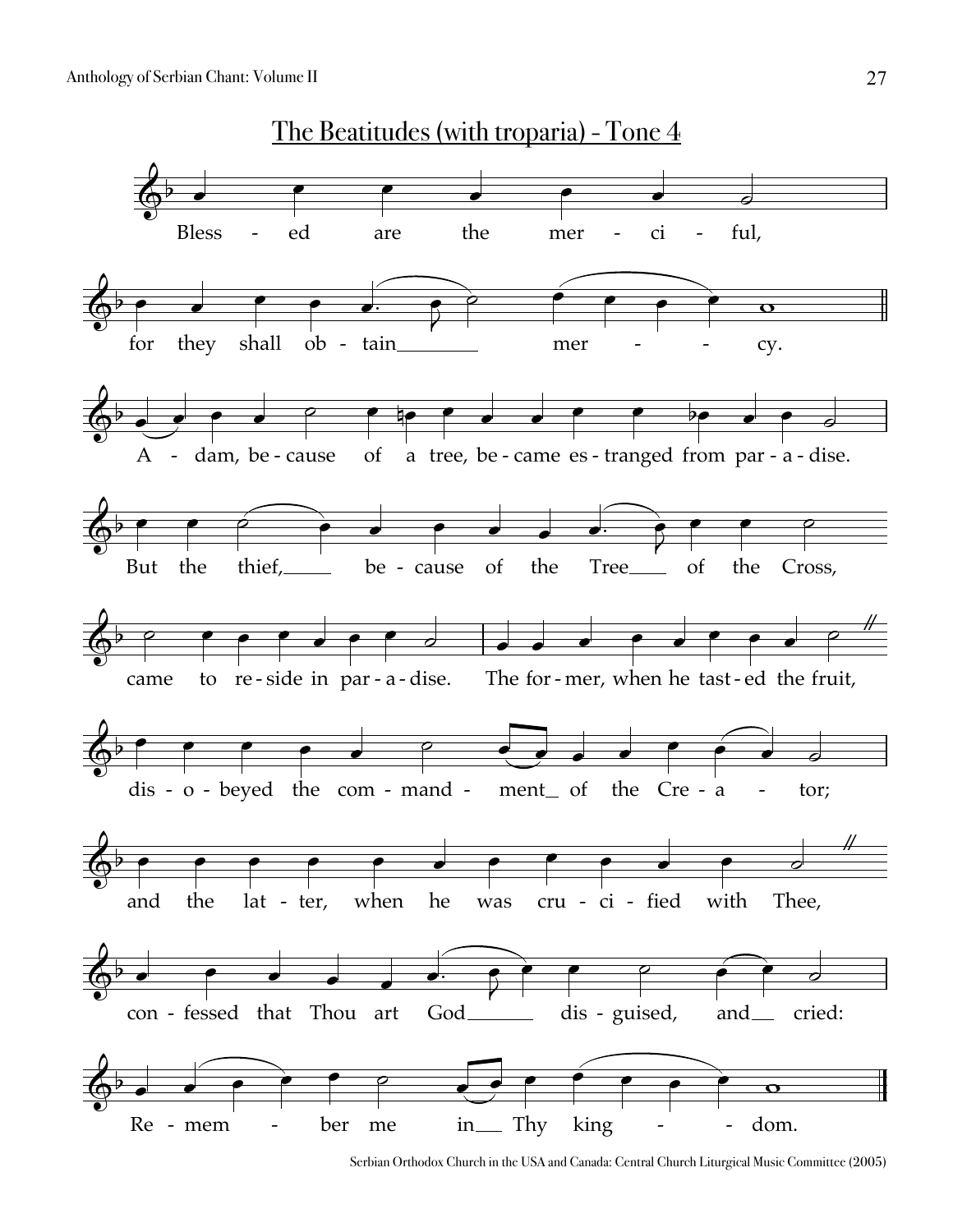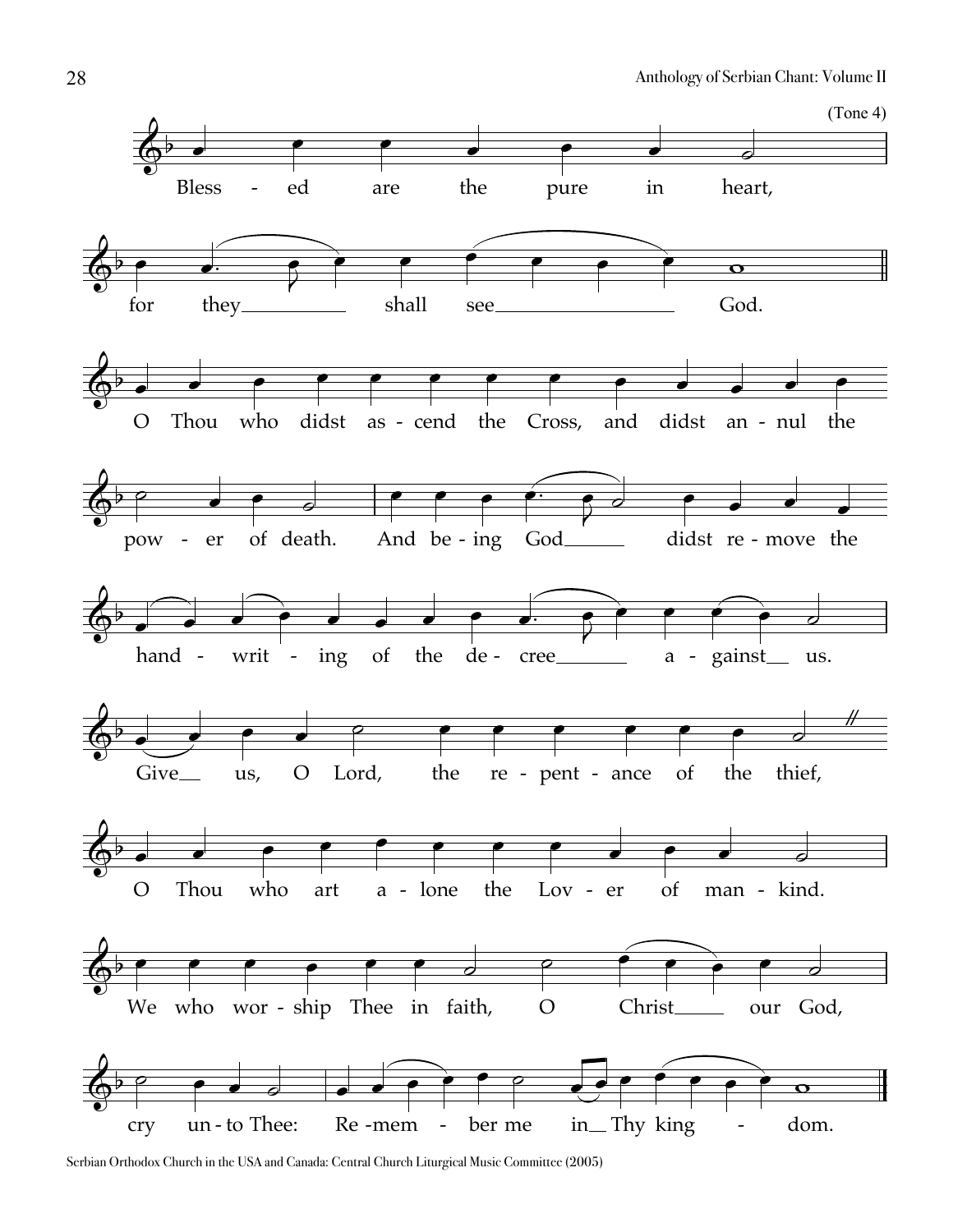

Serbian Orthodox Church in the USA and Canada: Central Church Liturgical Music Committee (2005)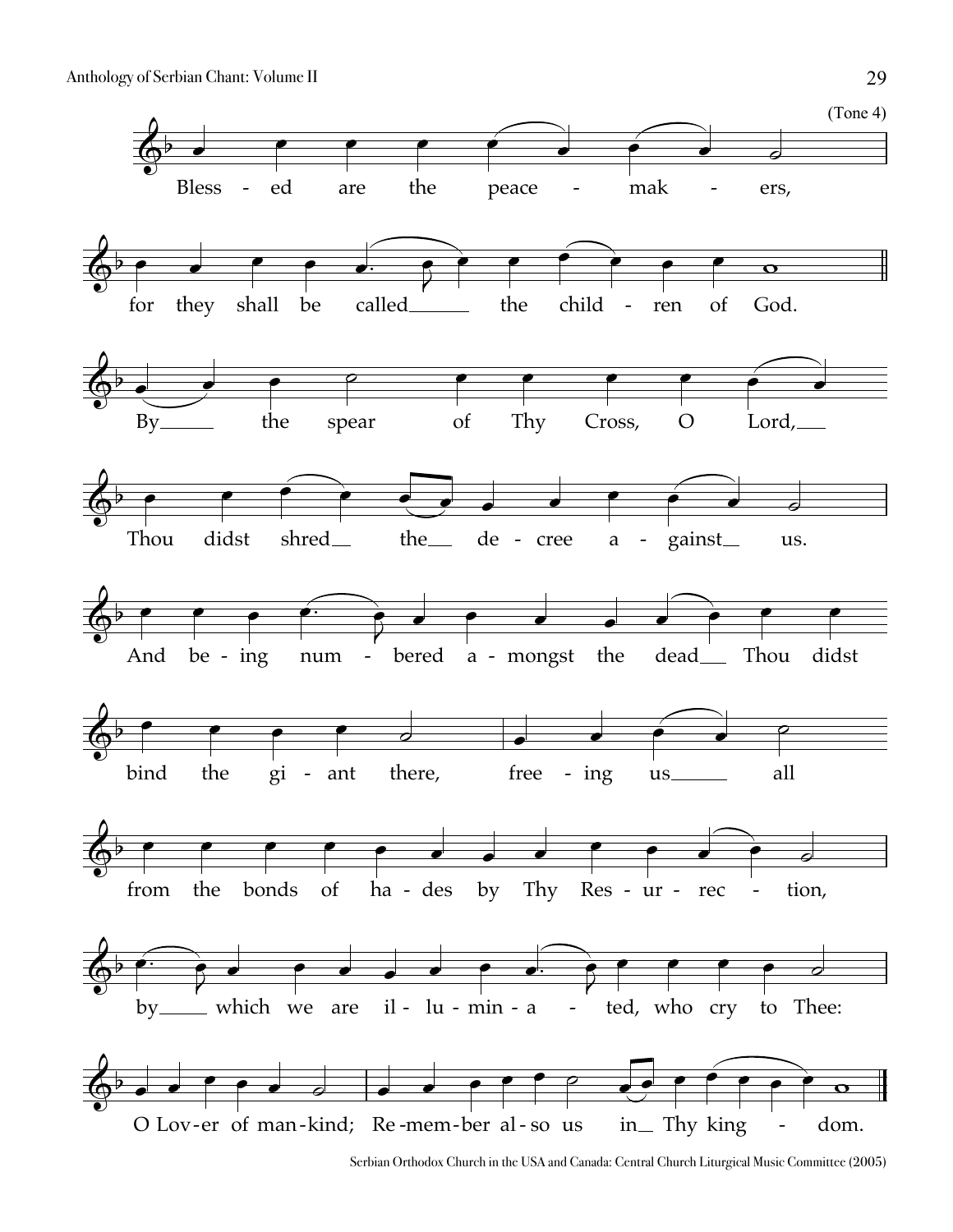

Serbian Orthodox Church in the USA and Canada: Central Church Liturgical Music Committee (2005)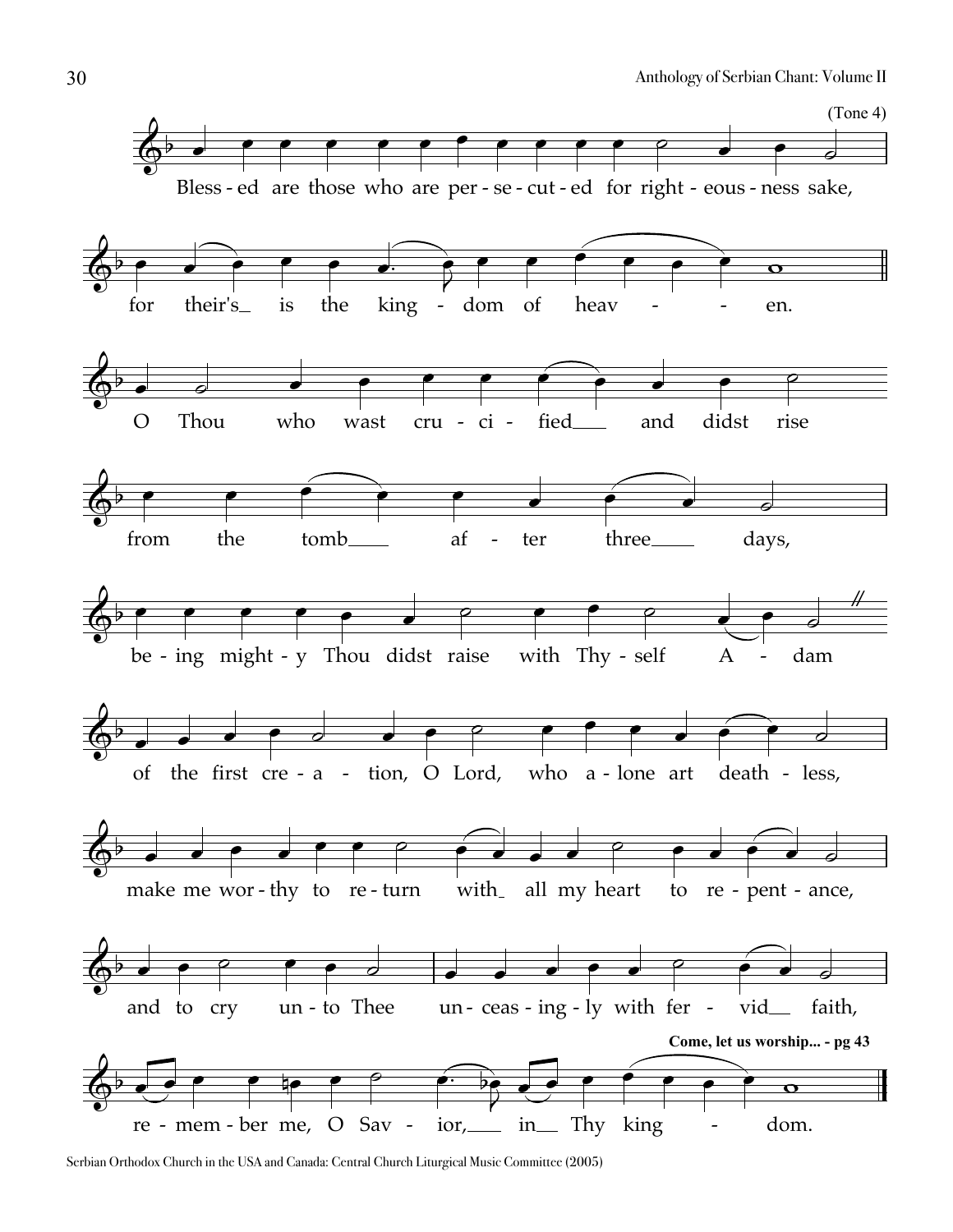

Serbian Orthodox Church in the USA and Canada: Central Church Liturgical Music Committee (2005)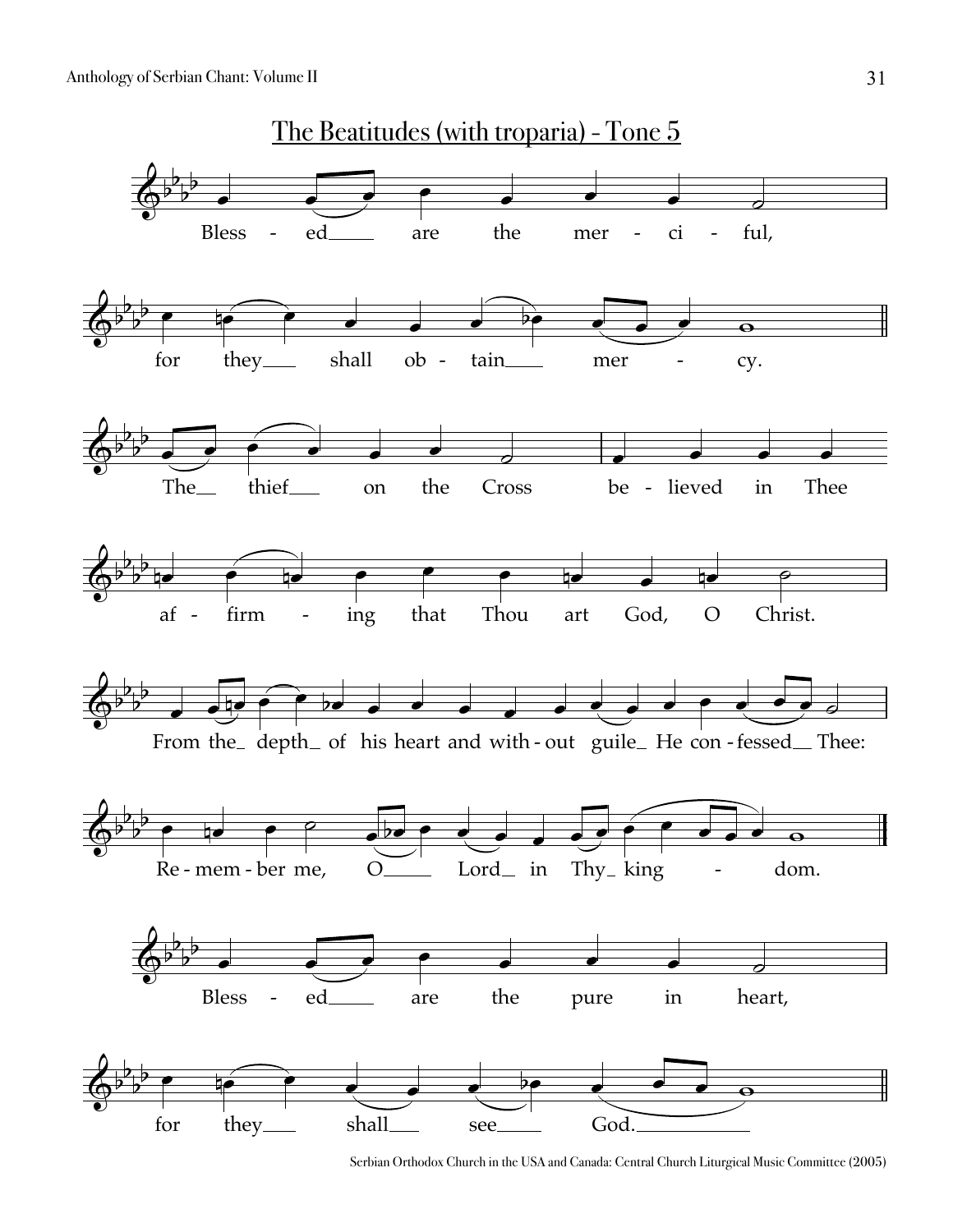

Serbian Orthodox Church in the USA and Canada: Central Church Liturgical Music Committee (2005)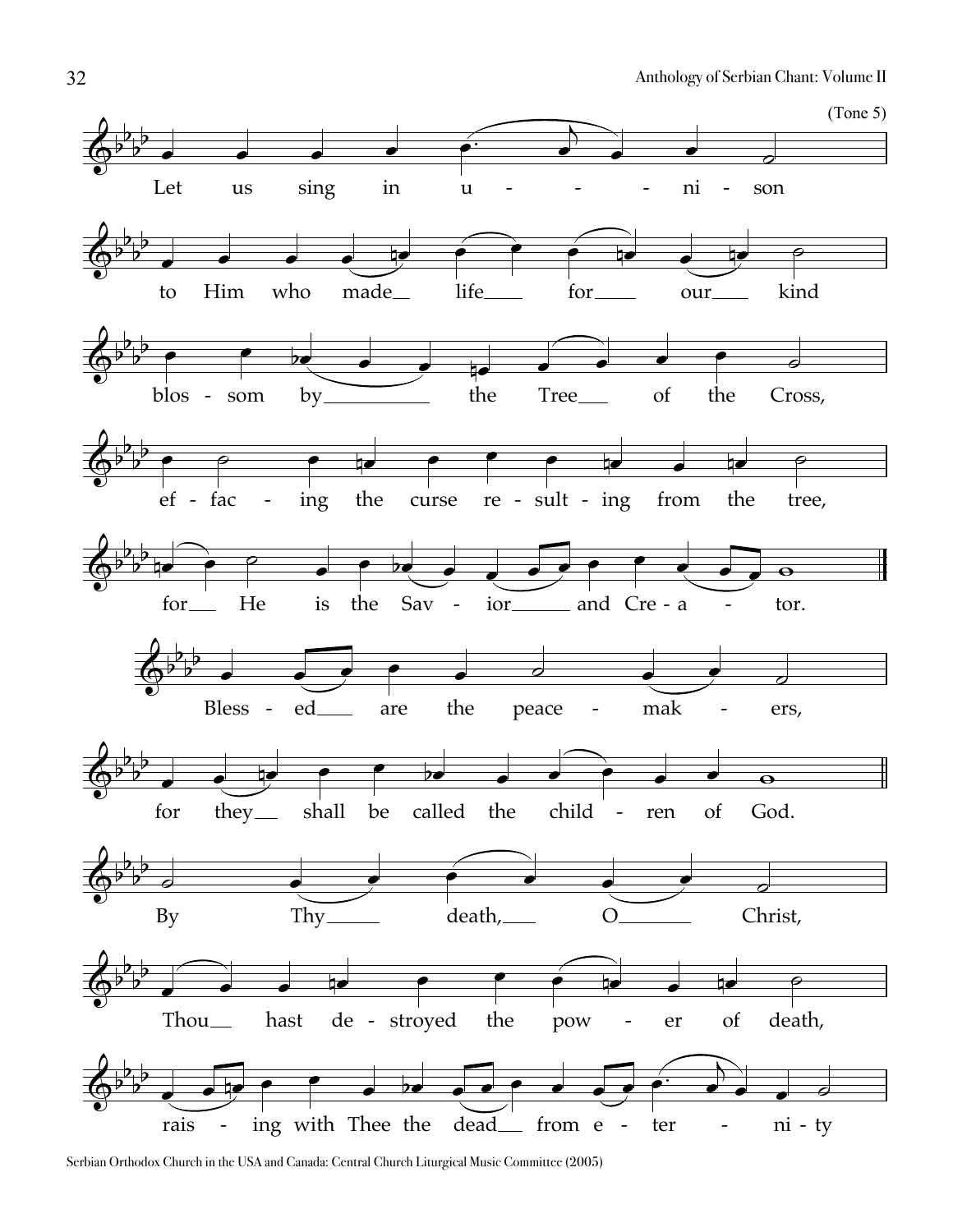

Serbian Orthodox Church in the USA and Canada: Central Church Liturgical Music Committee (2005)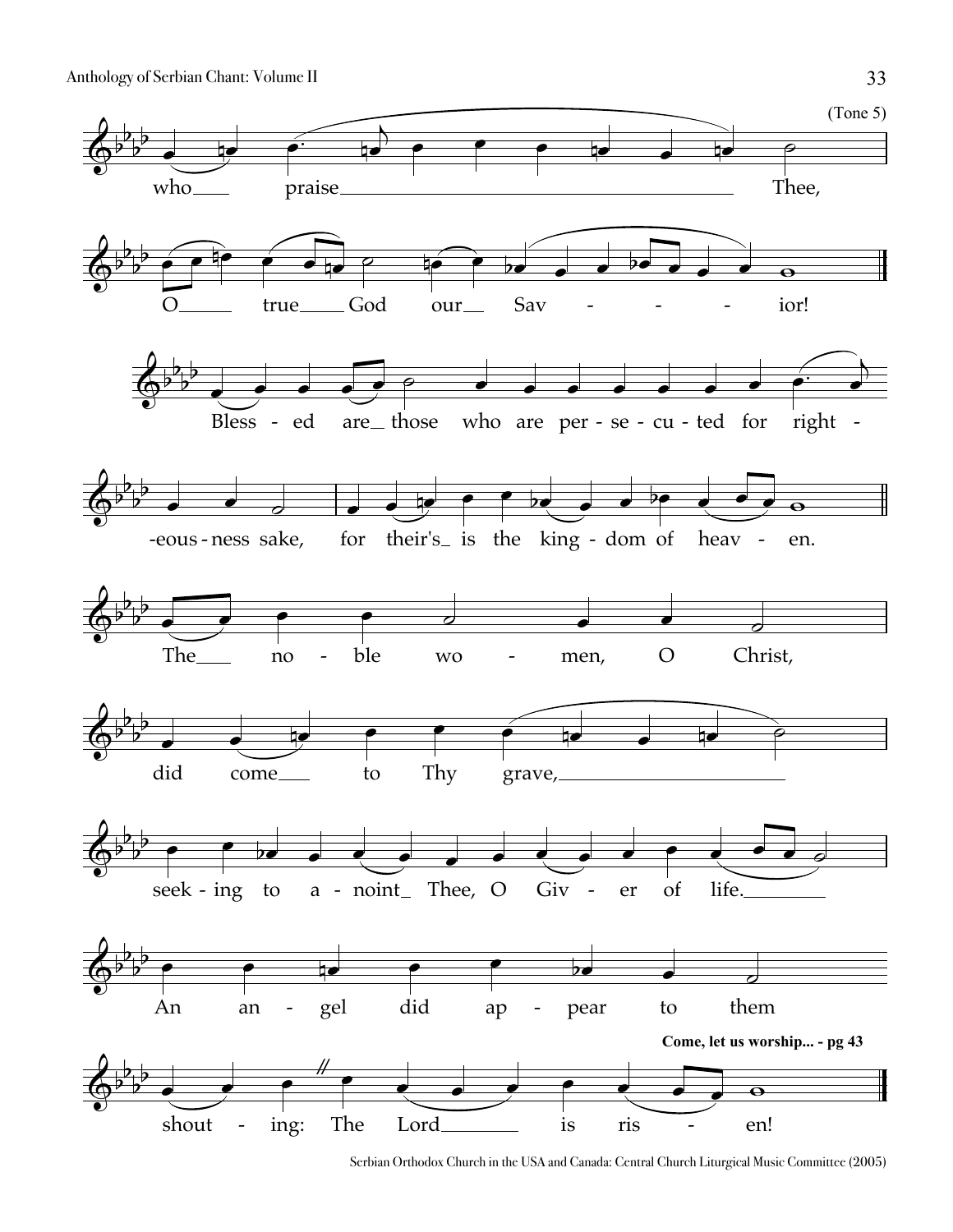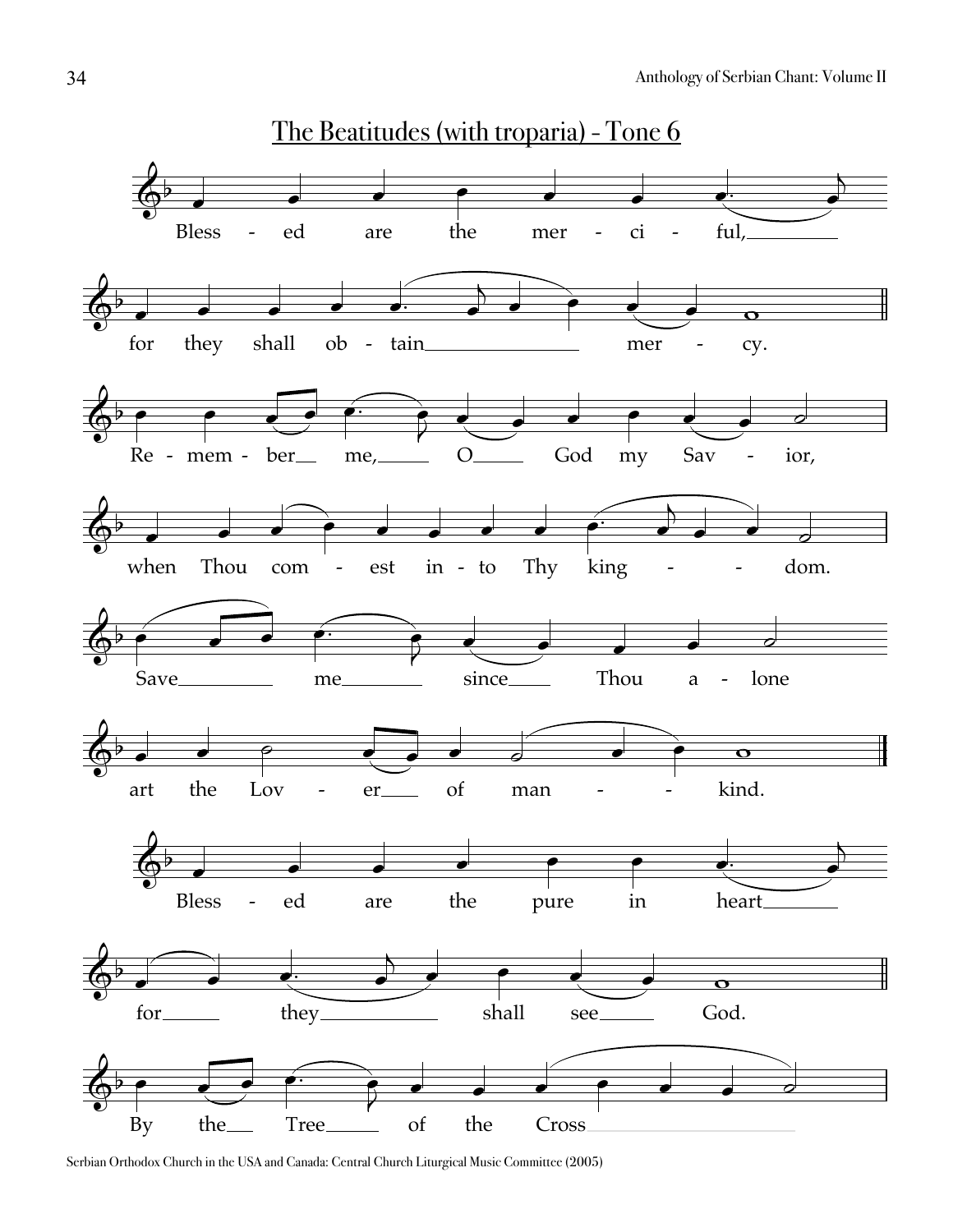

Serbian Orthodox Church in the USA and Canada: Central Church Liturgical Music Committee (2005)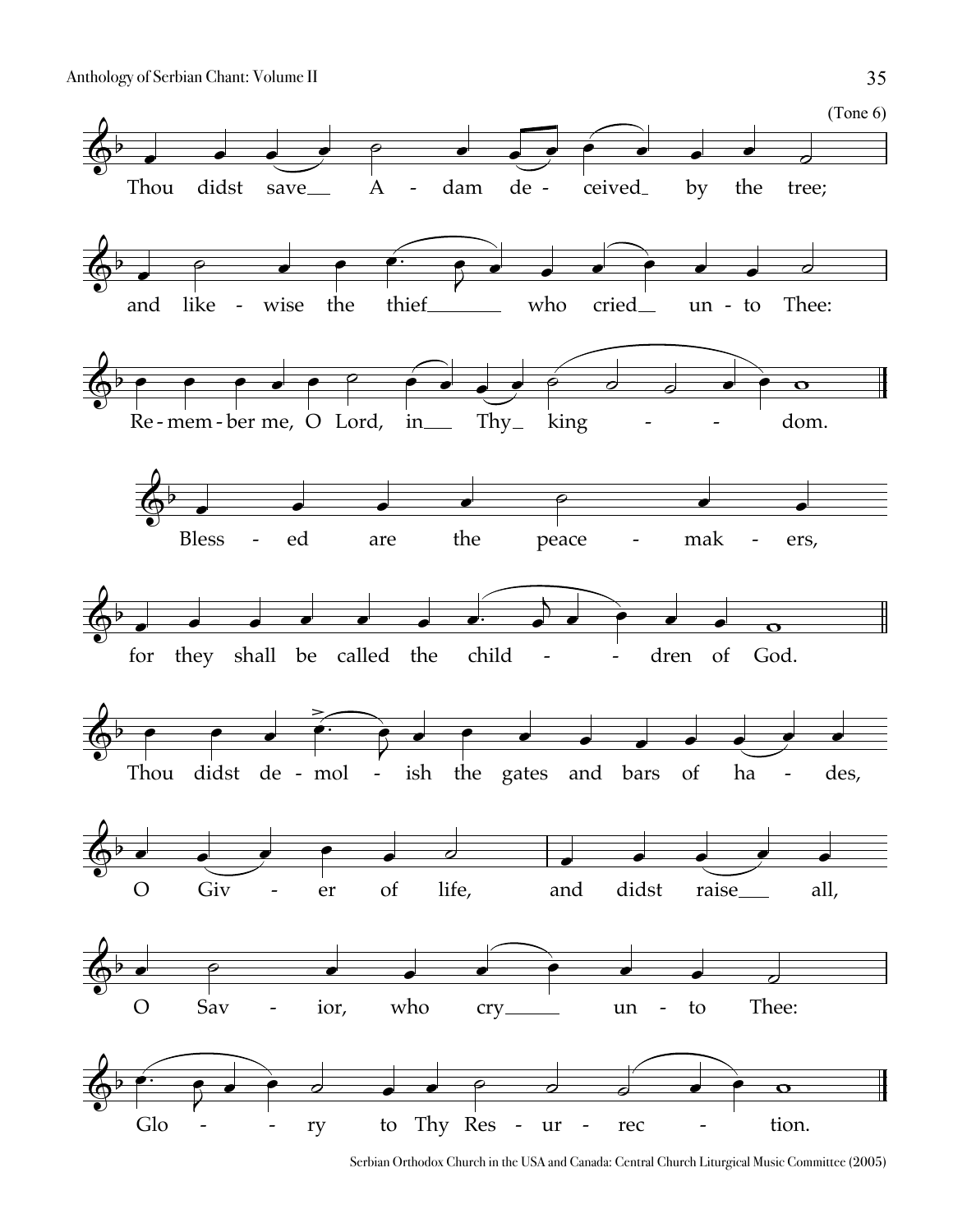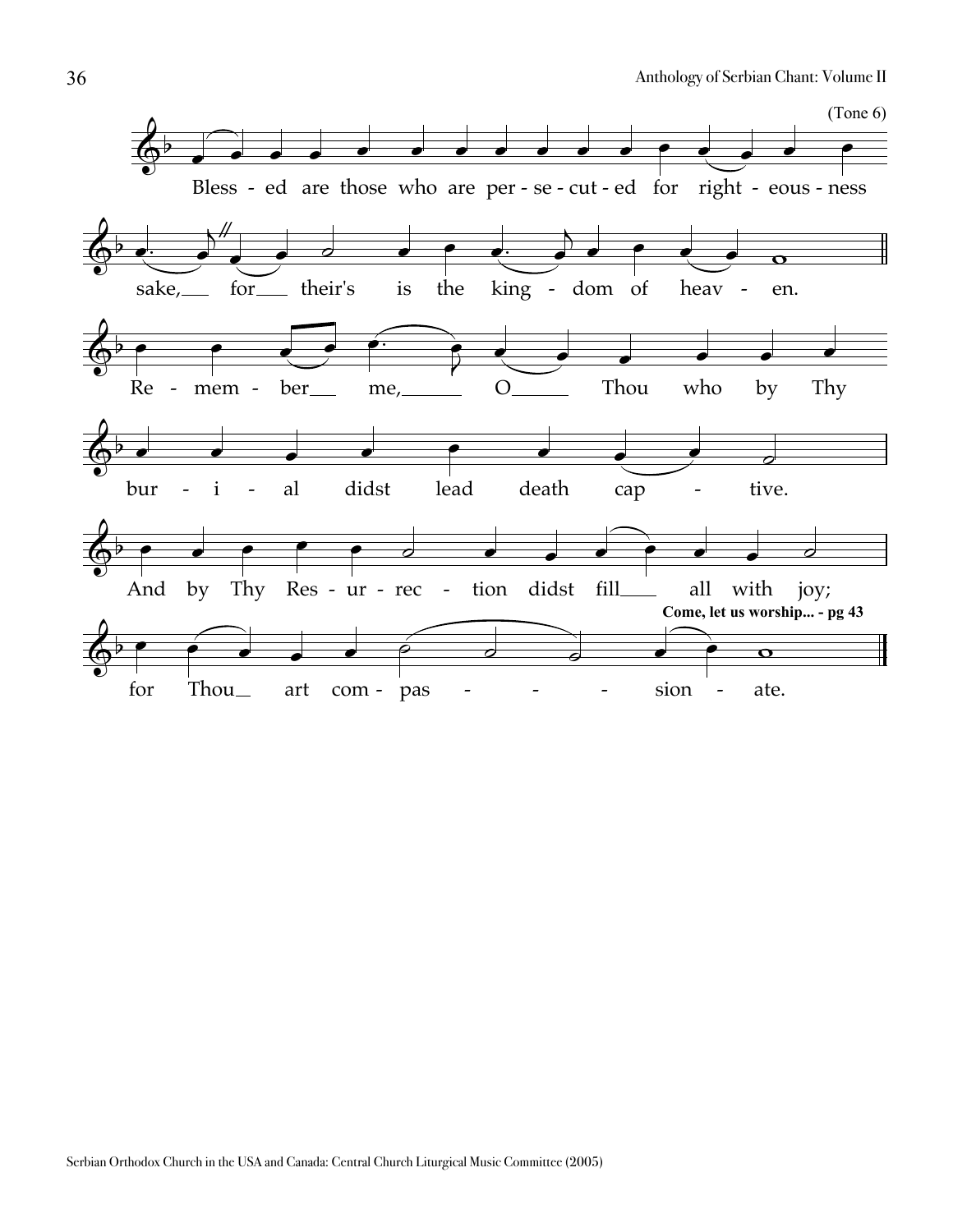

Serbian Orthodox Church in the USA and Canada: Central Church Liturgical Music Committee (2005)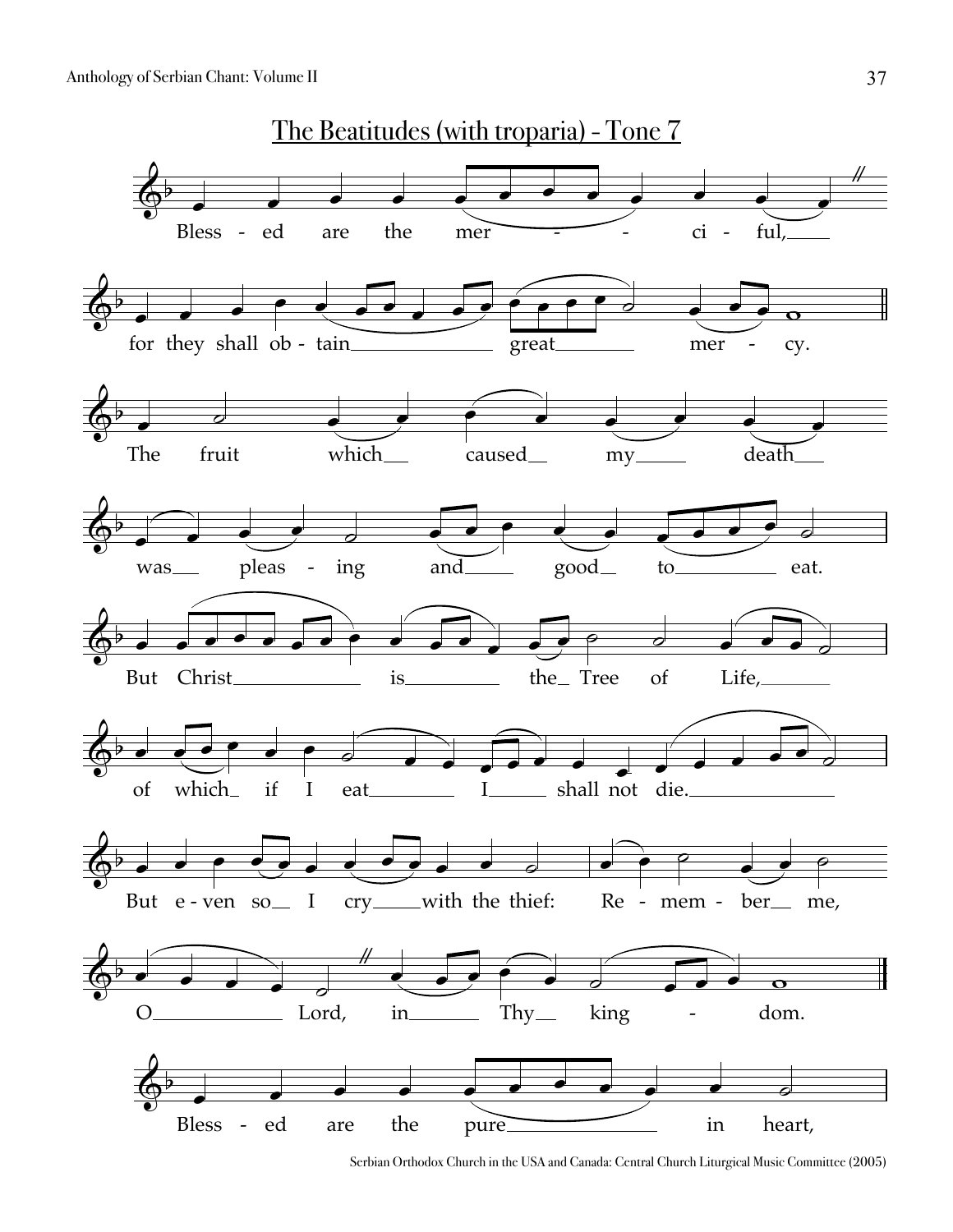

Serbian Orthodox Church in the USA and Canada: Central Church Liturgical Music Committee (2005)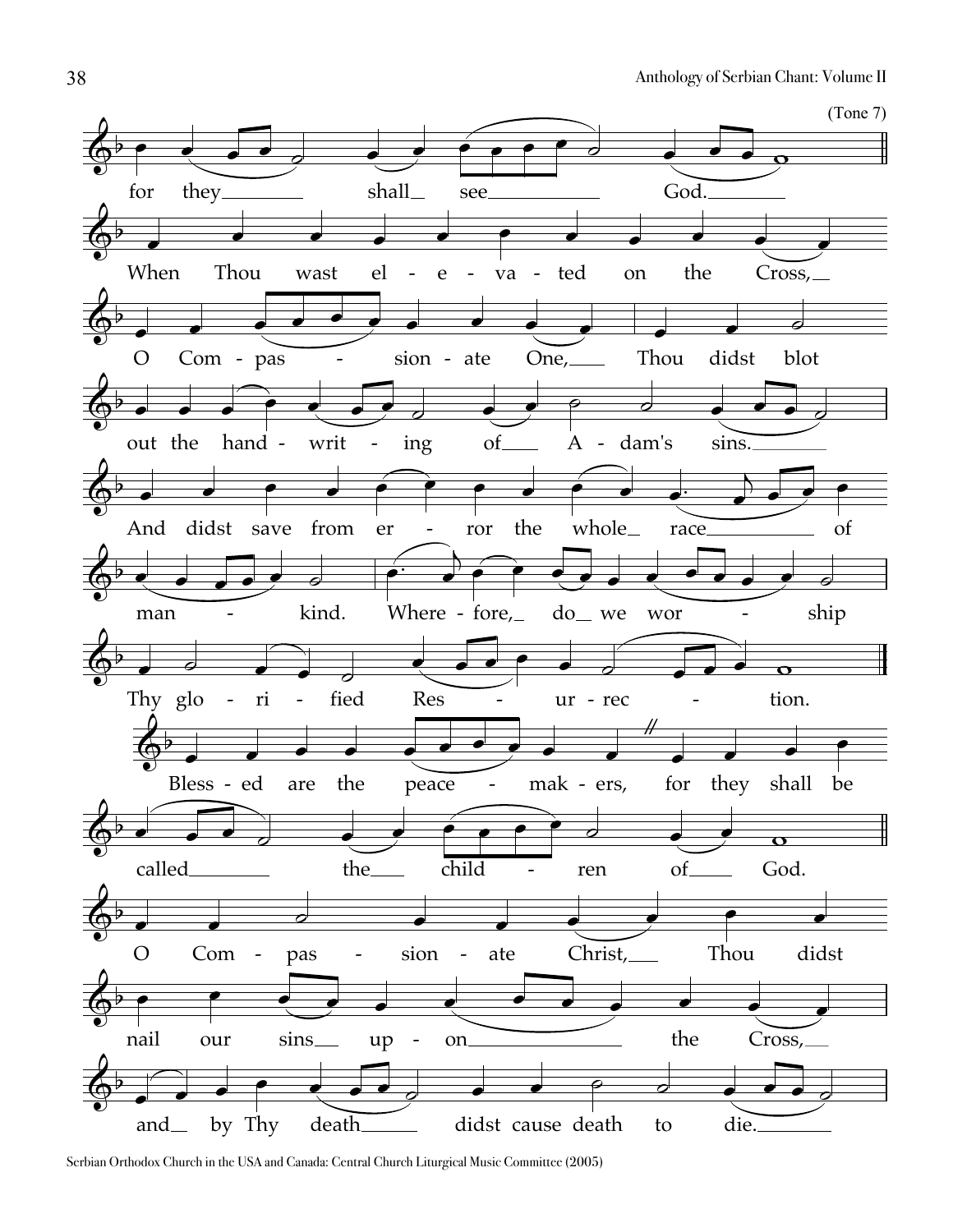

Serbian Orthodox Church in the USA and Canada: Central Church Liturgical Music Committee (2005)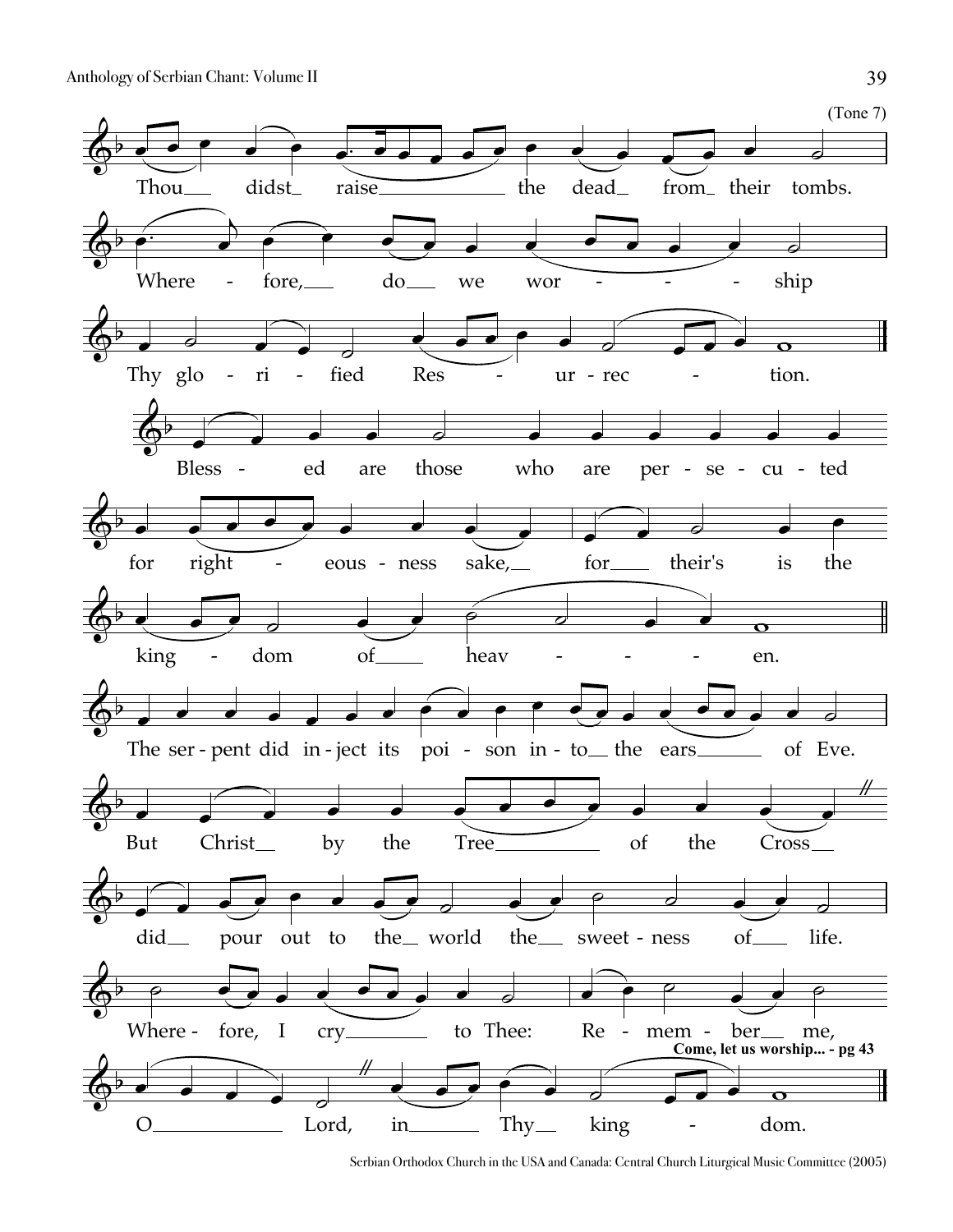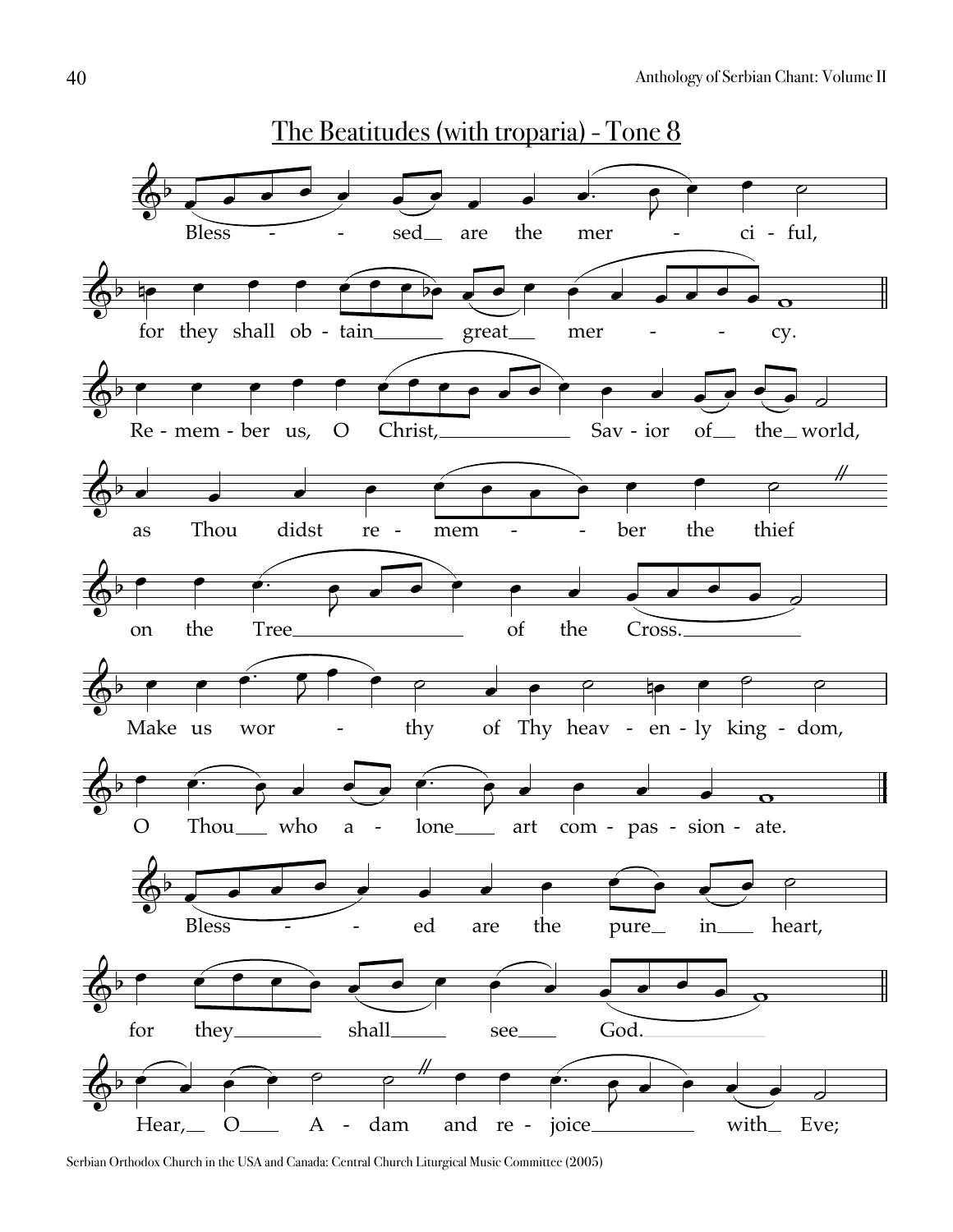![](_page_24_Figure_1.jpeg)

Serbian Orthodox Church in the USA and Canada: Central Church Liturgical Music Committee (2005)